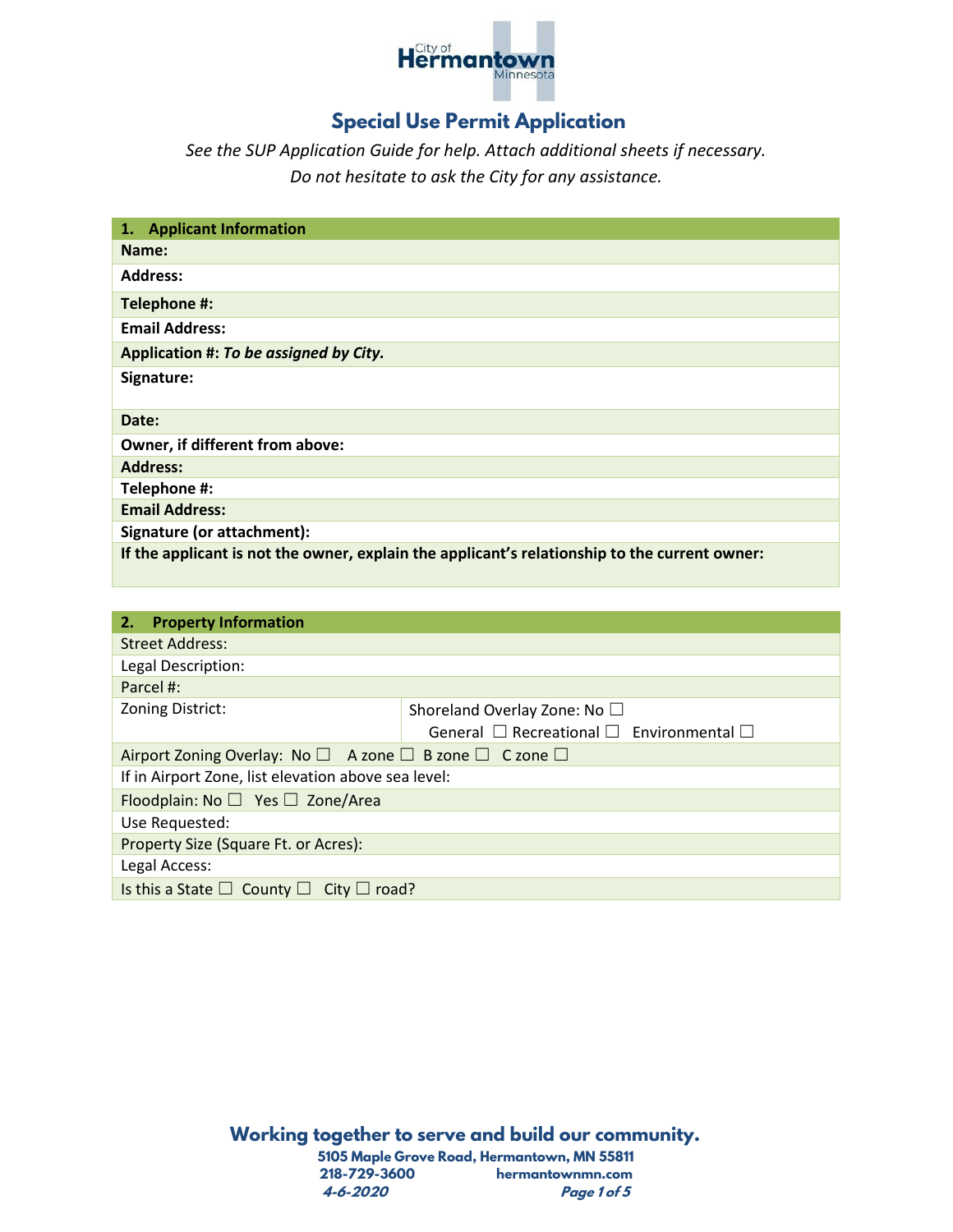

| 3. | <b>Project Description</b>                                                                                                                                                   |                               |
|----|------------------------------------------------------------------------------------------------------------------------------------------------------------------------------|-------------------------------|
| А. | Describe the proposed project. Describe the type of business or activity, type and function of<br>proposed or existing buildings, and other proposed uses of the property:   |                               |
| В. | Describe adjacent and surrounding land uses.                                                                                                                                 |                               |
| C. | Describe how storm water runoff will be collected and treated on-site.                                                                                                       |                               |
|    | D. Describe proposed alterations to the existing landscape. Describe the proposed landscaping of<br>the site. Describe how existing vegetation will be preserved or removed: |                               |
| E. | Describe the quantity, type, and schedule of traffic that will be generated:                                                                                                 |                               |
|    |                                                                                                                                                                              |                               |
| 4. | <b>Other Services and Approvals</b>                                                                                                                                          |                               |
| А. | Will the proposed project require new or expanded public utility<br>connections including water and sewer?                                                                   | Yes $\Box$ or No $\Box$       |
| В. | Will the proposed project require a street extension or new drive-way<br>access?                                                                                             | Yes $\square$ or No $\square$ |

| acccos:                                                                      |                         |
|------------------------------------------------------------------------------|-------------------------|
| C. Will the proposed project require a building permit?                      | Yes $\Box$ or No $\Box$ |
| D. Will the proposed project include new signage?                            | Yes $\Box$ or No $\Box$ |
| E. Will the proposed project require another land use approval from the City | Yes $\Box$ or No $\Box$ |
| of Hermantown including, but not limited to a Special Use Permit, zoning     |                         |
| amendment, platting, or a variance?                                          |                         |

## **Working together to serve and build our community.**

|              | 5105 Maple Grove Road, Hermantown, MN 55811 |
|--------------|---------------------------------------------|
| 218-729-3600 | hermantownmn.com                            |
| 4-6-2020     | Page 2 of 5                                 |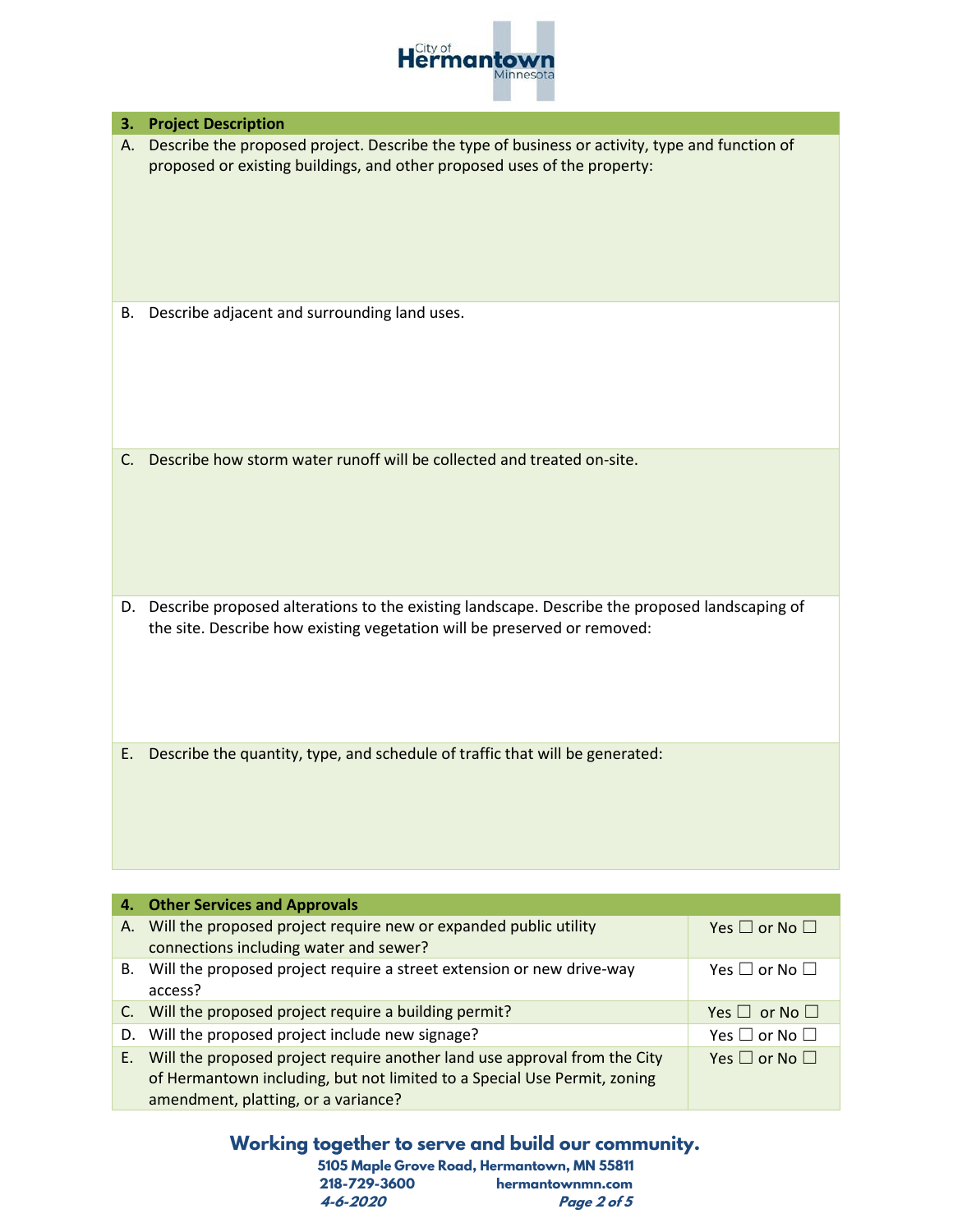

If so, indicate which approval is needed:

| Does the proposed project require approval or review from another<br>F. | Yes $\Box$ or No $\Box$       |
|-------------------------------------------------------------------------|-------------------------------|
| government agency? This includes, but is not limited to Minnesota       |                               |
| Department of Transportation, Minnesota Department of Natural           |                               |
| Resources, St. Louis County Highway Department, and the U.S. Army Corps |                               |
| of Engineers.                                                           |                               |
| If yes, indicate which agencies and if permits have been applied for    |                               |
| or received:                                                            |                               |
| G. Is an EAW required?                                                  | Yes $\square$ or No $\square$ |

## **5. Site plan**

Make the drawing to scale. The scale that is used must be sufficient to show the project's necessary details. Attach the site plan. Please show:

A. Dimensions of the property: Length, Width, Depth

- B. Location and size of existing and proposed structures (Please show the distance from the property lot lines to existing and proposed structures.)
- C. Size and location of parking areas- include how many vehicles can be accommodated
- D. Loading and unloading areas
- E. Landscaped areas, blacktopped or paved driving areas
- F. Access driveways
- G. Location of signs advertising the business
- H. Show how runoff from the site will be collected and treated
- I. Existing and proposed easements

|    | 6. Environmental Information                                                    |                         |
|----|---------------------------------------------------------------------------------|-------------------------|
| А. | If the property is within a Shoreland Overlay Zone, will filling and grading    | Yes $\Box$ or No $\Box$ |
|    | occur within the zone?                                                          |                         |
|    | <b>B.</b> Has a wetland delineation been approved?                              | Yes $\Box$ or No $\Box$ |
| C. | Will there be wetland impacts?                                                  | Yes $\Box$ or No $\Box$ |
|    | D. If yes to C., has a wetland replacement plan been approved?                  | Yes $\Box$ or No $\Box$ |
| Е. | Will the project result in the creation, addition, or replacement of 5,000      | Yes $\Box$ or No $\Box$ |
|    | square feet or more of impervious surface?                                      |                         |
| F. | If yes to E, has a stormwater management plan pre-application meeting           | Yes $\Box$ or No $\Box$ |
|    | been held?                                                                      |                         |
|    | G. Is a stormwater management plan required? If so, attach the stormwater       | Yes $\Box$ or No $\Box$ |
|    | management concept plan.                                                        |                         |
|    | H. Is a Stormwater Pollution Prevention Plan required? If so, attach the SWPPP. | Yes $\Box$ or No $\Box$ |

**7. Zoning Dimensions: Fill in the required dimensional standards from Section 5 of the zoning code and the proposed dimensions. Be sure to use overlay standards where they are stricter.**

Base Zone: Overlay Zone(s):

**Working together to serve and build our community. 5105 Maple Grove Road, Hermantown, MN 55811 218-729-3600 hermantownmn.com 4-6-2020 Page 3 of 5**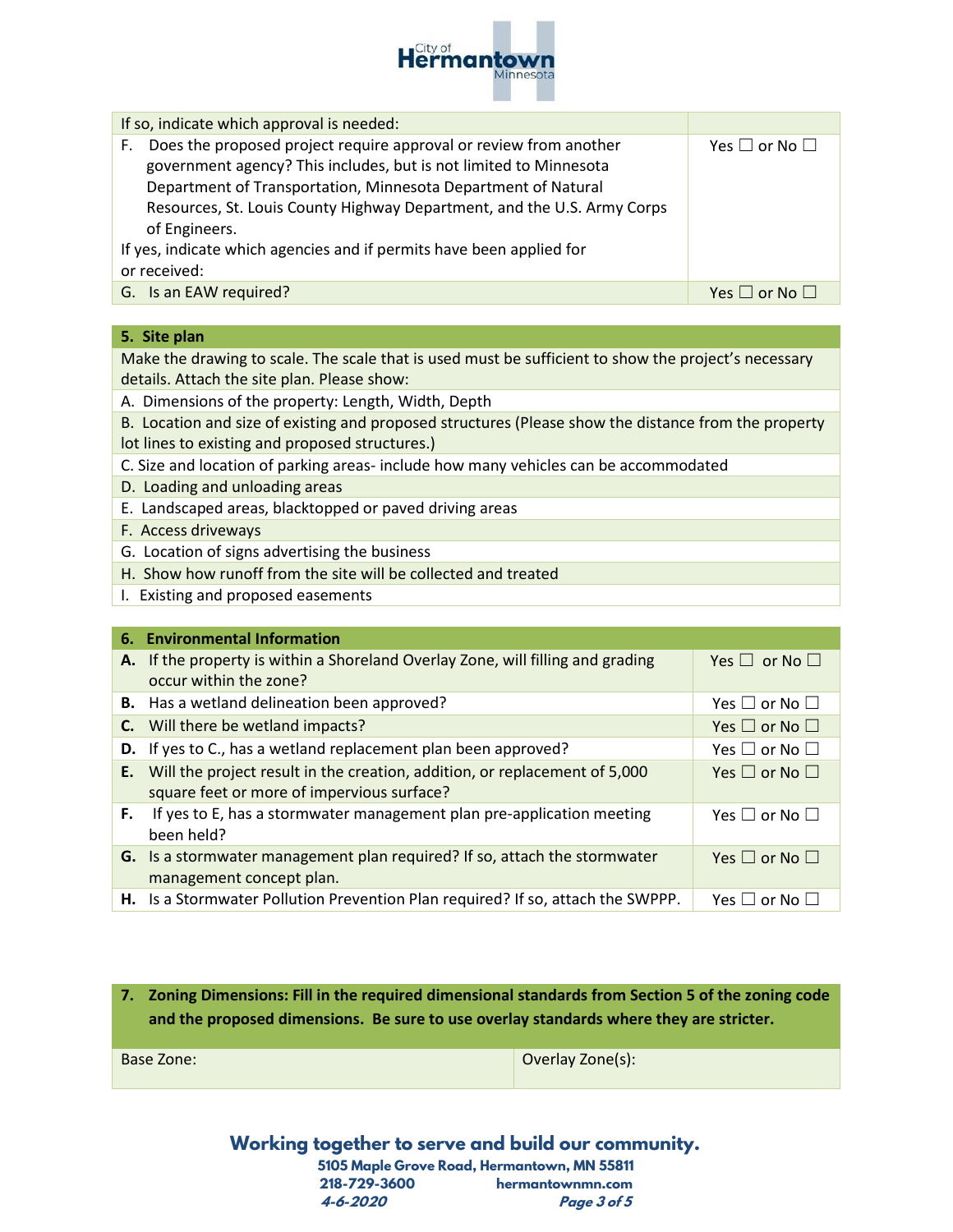

| <b>Dimension Type</b>  | Requirement | Proposed |
|------------------------|-------------|----------|
| Minimum Lot Area       |             |          |
| Minimum Lot            |             |          |
| Width                  |             |          |
| Front Yard (From       |             |          |
| R.O.W)                 |             |          |
| Corner Side Yard       |             |          |
| (From R.O.W.)          |             |          |
| Side Yard              |             |          |
| Rear Yard              |             |          |
| Lot Coverage           |             |          |
| <b>Building Height</b> |             |          |
| Parking                |             |          |

| <b>Fees</b>                                                                                   |                         |  |
|-----------------------------------------------------------------------------------------------|-------------------------|--|
| Ask the Community Development Staff to help determine the applicable fee based on the project |                         |  |
| description.                                                                                  |                         |  |
| \$400.00                                                                                      |                         |  |
| \$350.00 Renewal/Amendment                                                                    |                         |  |
| Are Park Dedication Fees required?                                                            | Yes $\Box$ or No $\Box$ |  |
| Park Dedication Fees (Ask Community Development Department for help                           |                         |  |
| calculating)                                                                                  |                         |  |